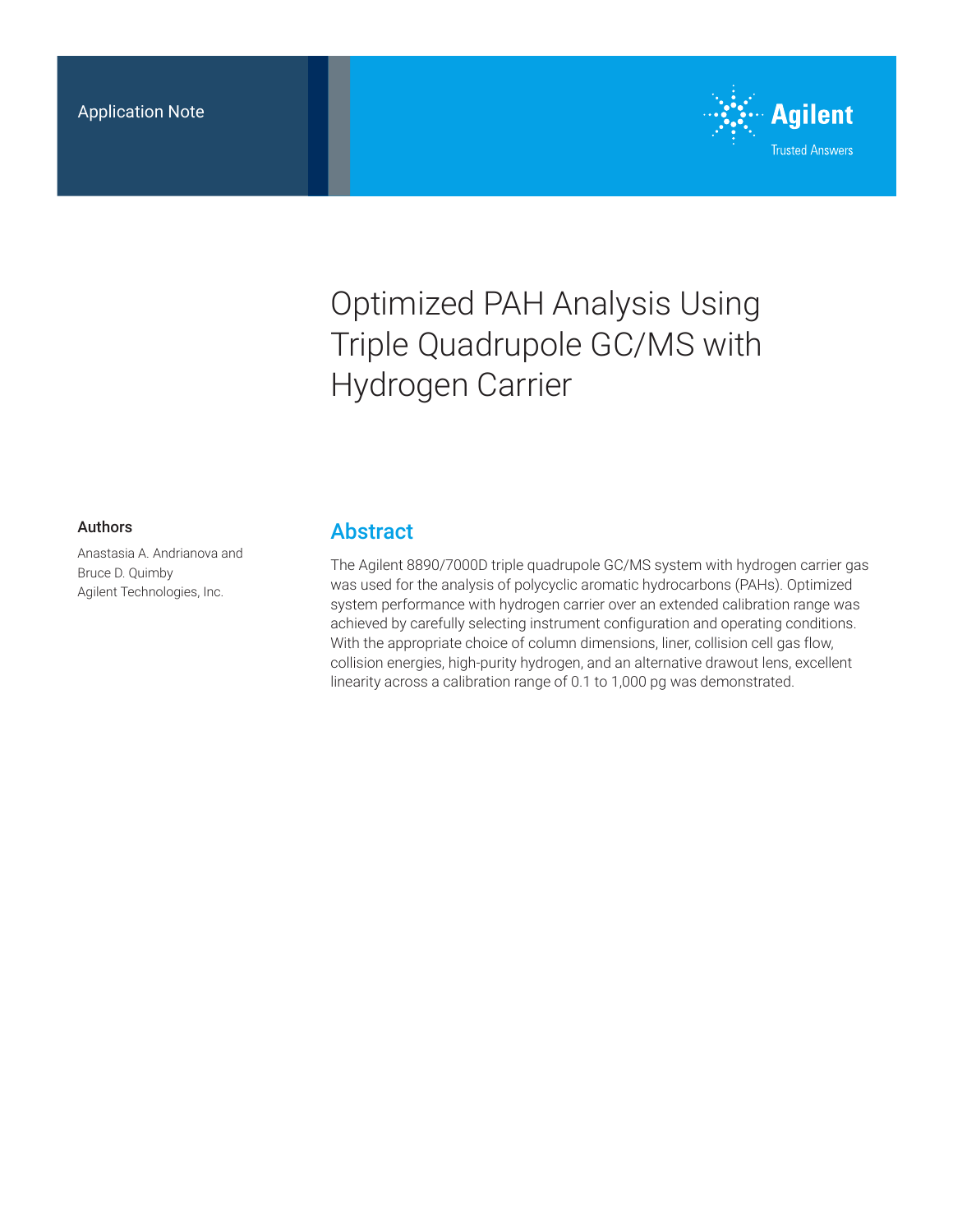## Introduction

PAHs are a group of chemical compounds that are composed of at least two or more fused conjugated benzene rings with a pair of carbon atoms shared between rings in their molecules. Because PAHs originate from multiple sources, they are widely distributed as contaminants throughout the world. Given their ubiquitous nature, they are monitored as trace contaminants in many different food products ranging from seafood to edible oils to smoked meats. They are also monitored in the environment including in air, water, and soil. PAHs have been analyzed by multiple techniques including HPLC/UV, GC/FID, GC/MS, or GC/TQ.

This application note focuses on GC/TQ in multiple reaction monitoring (MRM) mode using hydrogen as the GC carrier gas. While helium is the best carrier gas for GC/MS analysis, its reoccurring shortages have increased demand for applications using hydrogen as the carrier gas. When adopting hydrogen for GC/MS analysis, there are several things to consider.

First, hydrogen is a reactive gas, and may potentially cause chemical reactions in the inlet, column, and sometimes the mass spectrometer electron ionization (EI) source that can change analysis results. It is important to ensure there are no chemical reaction problems between analytes and hydrogen gas at elevated temperatures in the GC/MS.

Second, it is essential to use a reliable source of clean hydrogen gas. For long-term use, generators with a >99.9999% specification and low individual specs on water and oxygen are recommended. Moisture filters are recommended for use with hydrogen generators. For short-term use, cylinders with chromatographic or research-grade hydrogen are acceptable. It is also recommended that anyone working with flammable or explosive gases take a lab safety course covering proper gas handling and use.

Additionally, for GC/MS applications, hardware changes in the gas chromatograph and mass spectrometer are required when switching to hydrogen carrier gas.1 This includes the inlet liner, column, vacuum pump, and EI drawout lens selection. Chromatographic conditions and injection solvent also need to be adjusted.

One of the advantages observed with hydrogen carrier gas is a reduced need for EI source cleaning. A similar improvement is observed when using Agilent JetClean technology, which uses a low continuous flow of hydrogen into the source during the analysis. $2$ 

PAHs are relatively durable compounds that do not exhibit high reactivity with hydrogen at the temperatures used in GC/MS analysis. Analysis of PAHs can therefore be performed with hydrogen carrier gas when using the optimized method and following the recommendations described in this application note. Other challenges with PAH analysis addressed in this work include peak tailing, often seen for late eluting analytes, and ISTD response inconsistency across the calibration range. With the optimized method, excellent linearity of R<sup>2</sup> > 0.999 was observed for 24 of 27 analytes over 0.1 to 1,000 pg calibration range, and R2 >0.996 for 26 analytes over the same range. For acenaphthylene, calibration was performed between 0.25 and 1,000 pg, with  $R^2 = 0.9999$ .

### **Experimental**

The system used in this experiment was configured to minimize the potential problems with hydrogen carrier gas in PAH analysis. The important techniques used were:

- Hydrogen gas: In-house hydrogen with 99.9999% purity specification and low individual specs on water and oxygen was used as a carrier gas.
- Pulsed splitless injection: Used to maximize transfer of the PAHs, especially the heavy ones, into the column.
- Column dimensions: A DB-EUPAH column (20  $m \times 0.18$  mm id, 0.14 µm) was used to maintain optimal gas flow and inlet pressure.
- Collision gas: Only nitrogen should be used as collision gas in GC/TQ when hydrogen is the carrier gas. The collision cell helium inlet fitting must be capped. The optimal nitrogen gas flow was shown to be 1.5 mL/min (Figure 1), which agreed with the user manual recommendation.
- MS/MS: The added selectivity of MRM mode in GC/TQ simplifies the data review of high matrix samples relative to GC/MS by reducing or eliminating interfering responses from the matrix.3 Interfering responses often require manual integration of quantifier or qualifier ions.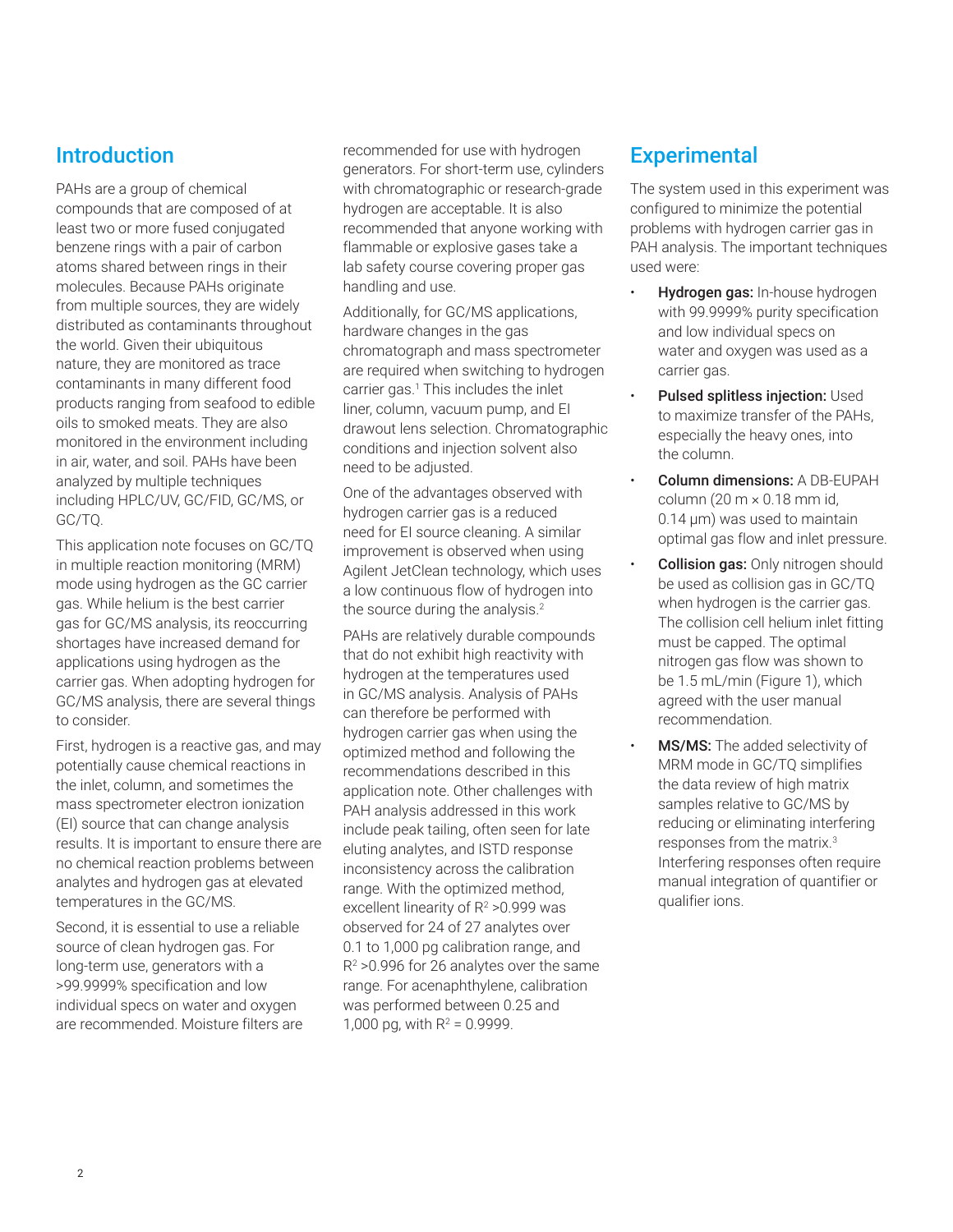• Optimizer for GC/TQ: The new optimizer software in Agilent MassHunter (MH) Acquisition 10 was used to determine the best collision energies for use with hydrogen carrier gas. With the *start with MRMs* workflow, the collision energies for the imported helium MRM transitions were optimized over two injections with no manual intervention. The re-optimized collision energies are shown in Table 1.



Figure 1. Absolute ISTD area response plotted versus collision cell nitrogen flow.

| <b>Name</b>                | <b>RT</b> | <b>Ouantifier</b>         | <b>Collision Energy,</b><br><b>Helium Carrier</b> | <b>Collision Energy,</b><br><b>Hydrogen Carrier</b><br><b>Oualifier</b> |                           | <b>Collision Energy,</b><br><b>Helium Carrier</b> | <b>Collision Energy,</b><br><b>Hydrogen Carrier</b> |
|----------------------------|-----------|---------------------------|---------------------------------------------------|-------------------------------------------------------------------------|---------------------------|---------------------------------------------------|-----------------------------------------------------|
| Napthalene-d8 (ISTD)       | 4.5768    | $136.0 \rightarrow 136.0$ | 19                                                | 25                                                                      |                           |                                                   |                                                     |
| Napthalene                 | 4.599     | $128.0 \rightarrow 102.0$ | 22                                                | 20                                                                      | $128.0 \rightarrow 127.0$ | 20                                                | 20                                                  |
| 1-methylnaphthalene        | 5.1946    | $142.0 \rightarrow 115.0$ | 30                                                | 35                                                                      | $142.0 \rightarrow 141.0$ | 30                                                | 20                                                  |
| 2-methylnaphthalene        | 5.3493    | $142.0 \rightarrow 115.0$ | 30                                                | 30                                                                      | $142.0 \rightarrow 141.0$ | 30                                                | 20                                                  |
| Biphenyl                   | 5.7227    | $154.0 \rightarrow 152.0$ | 25                                                | 30                                                                      | $154.0 \rightarrow 153.0$ | 25                                                | 20                                                  |
| 2,6-dimethylnaphthalene    | 5.7501    | $156.0 \rightarrow 115.0$ | 30                                                | 35                                                                      | $156.0 \rightarrow 141.0$ | 30                                                | 20                                                  |
| Acenapthylene              | 6.2923    | $152.0 \rightarrow 151.0$ | 40                                                | 20                                                                      | $152.0 \rightarrow 150.0$ | 40                                                | 35                                                  |
| Acenaphthene-d10 (ISTD)    | 6.3823    | $162.0 \rightarrow 160.0$ | 19                                                | 30                                                                      |                           |                                                   |                                                     |
| Acenapthene                | 6.4221    | $154.0 \rightarrow 152.0$ | 40                                                | 35                                                                      | $153.0 \rightarrow 152.0$ | 40                                                | 40                                                  |
| 2,3,5-trimethylnaphthalene | 6.6007    | $170.0 \rightarrow 155.0$ | 25                                                | 20                                                                      | $170.0 \rightarrow 153.0$ | 25                                                | 30                                                  |
| Fluorene                   | 6.933     | $166.0 \rightarrow 165.0$ | 30                                                | 25                                                                      | $166.0 \rightarrow 163.0$ | 34                                                | 50                                                  |
| Dibenzothiophene           | 8.1912    | $184.0 \rightarrow 139.0$ | 40                                                | 40                                                                      | $184.0 \rightarrow 152.0$ | 40                                                | 25                                                  |
| Phenanthrene-d10 (ISTD)    | 8.3459    | $188.0 \rightarrow 188.0$ | 19                                                | 25                                                                      |                           |                                                   |                                                     |
| Phenanthrene               | 8.3881    | $178.0 \rightarrow 176.0$ | 34                                                | 35                                                                      | $178.0 \rightarrow 152.0$ | 30                                                | 30                                                  |
| Anthracene                 | 8.4356    | $178.0 \rightarrow 152.0$ | 30                                                | 25                                                                      | $178.0 \rightarrow 176.0$ | 34                                                | 35                                                  |
| 1-methylphenanthrene       | 9.4398    | $192.0 \rightarrow 191.0$ | 25                                                | 20                                                                      | $192.0 \rightarrow 165.0$ | 30                                                | 40                                                  |
| Fluoranthene               | 10.8      | $202.0 \rightarrow 200.0$ | 50                                                | 40                                                                      | $202.0 \rightarrow 201.0$ | 50                                                | 25                                                  |
| Pyrene                     | 11.474    | $202.0 \rightarrow 200.0$ | 50                                                | 40                                                                      | $202.0 \rightarrow 201.0$ | 30                                                | 30                                                  |
| Benzo(a)anthracene         | 14.657    | $228.0 \rightarrow 226.0$ | 38                                                | 35                                                                      | $228.0 \rightarrow 224.0$ | 38                                                | 55                                                  |
| Chrysene-d12 (ISTD)        | 14.809    | $240.0 \rightarrow 236.0$ | 25                                                | 40                                                                      | $118.0 \rightarrow 116.0$ | 25                                                | 20                                                  |
| Chrysene                   | 14.892    | $228.0 \rightarrow 226.0$ | 38                                                | 35                                                                      | $228.0 \rightarrow 224.0$ | 38                                                | 55                                                  |
| Benzo(b)fluoranthrene      | 17.738    | $252.0 \rightarrow 250.0$ | 42                                                | 40                                                                      | $250.0 \rightarrow 248.0$ | 40                                                | 40                                                  |
| Benzo(k)fluoranthrene      | 17.803    | $252.0 \rightarrow 250.0$ | 42                                                | 40                                                                      | $250.0 \rightarrow 248.0$ | 40                                                | 40                                                  |
| Benzo(j)fluoranthrene      | 17.886    | $252.0 \rightarrow 250.0$ | 42                                                | 40                                                                      | $250.0 \rightarrow 248.0$ | 40                                                | 45                                                  |
| Benzo(e)pyrene             | 18.696    | $252.0 \rightarrow 250.0$ | 40                                                | 40                                                                      | $250.0 \rightarrow 248.0$ | 40                                                | 45                                                  |
| Benzo(a)pyrene             | 18.833    | $252.0 \rightarrow 250.0$ | 40                                                | 40                                                                      | $250.0 \rightarrow 248.0$ | 40                                                | 40                                                  |
| Perylene-d12 (ISTD)        | 19.084    | $264.0 \rightarrow 260.0$ | 40                                                | 45                                                                      | $264.0 \rightarrow 236.0$ | 25                                                | 35                                                  |
| Perylene                   | 19.156    | $252.0 \rightarrow 250.0$ | 40                                                | 40                                                                      | $250.0 \rightarrow 248.0$ | 40                                                | 45                                                  |
| Dibenz(a,c)anthracene      | 21.45     | $278.0 \rightarrow 276.0$ | 38                                                | 40                                                                      | $276.0 \rightarrow 274.0$ | 38                                                | 40                                                  |
| $Indeno(1,2,3, -cd)pyrene$ | 21.501    | $276.0 \rightarrow 274.0$ | 42                                                | 42                                                                      | $138.0 \rightarrow 124.0$ | 42                                                | 42                                                  |
| Dibenz(a,h)anthracene      | 21.536    | $278.0 \rightarrow 276.0$ | 42                                                | 42                                                                      | $278.0 \rightarrow 272.0$ | 60                                                | 60                                                  |
| Benzo(g,h,i)perylene       | 22.258    | $276.0 \rightarrow 274.0$ | 42                                                | 42                                                                      | $274.0 \rightarrow 272.0$ | 45                                                | 45                                                  |

|  |  | Table 1. MRM transitions used for quantifier and qualifiers with collision energies optimized for hydrogen carrier gas. |  |
|--|--|-------------------------------------------------------------------------------------------------------------------------|--|
|  |  |                                                                                                                         |  |
|  |  |                                                                                                                         |  |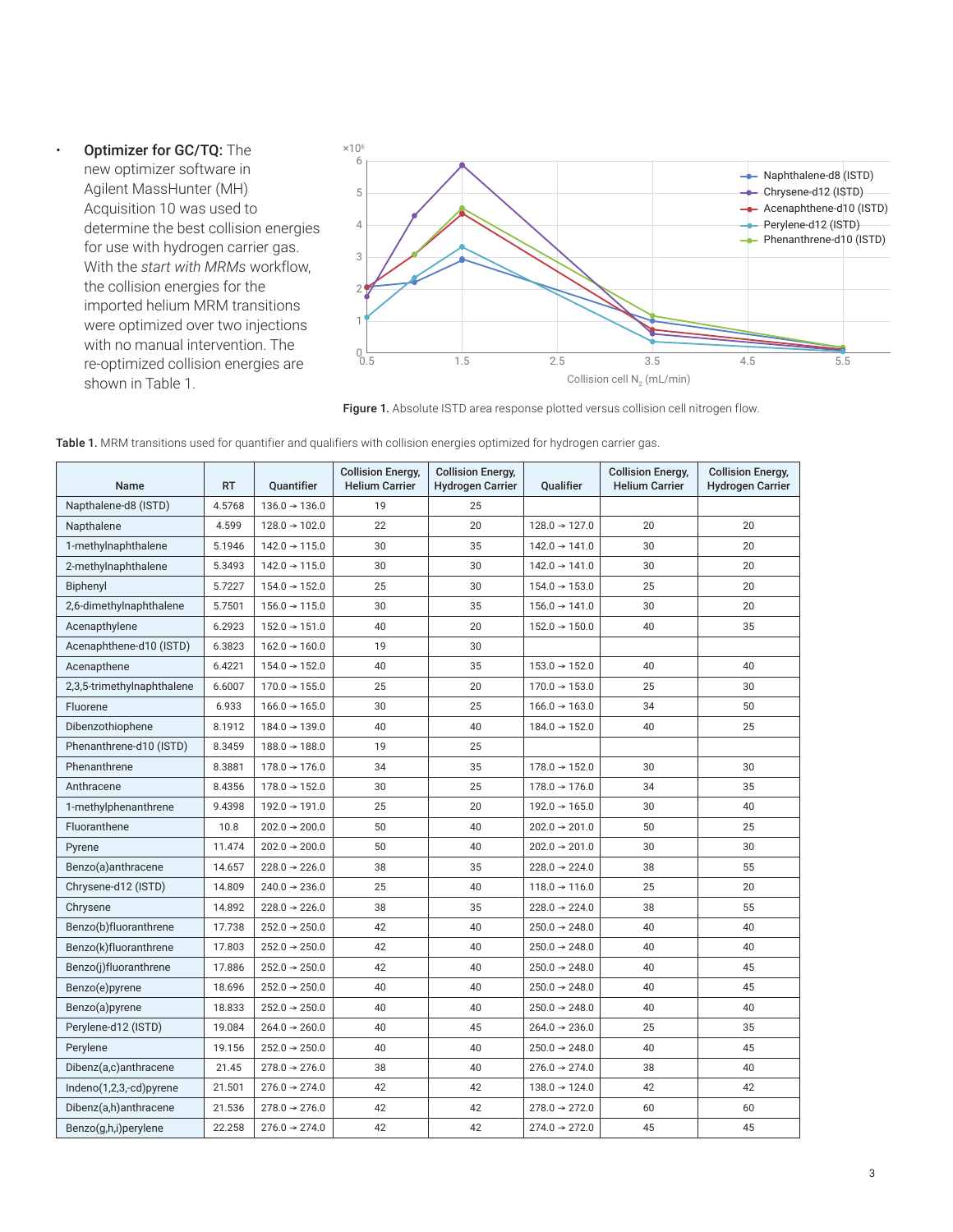9 mm Extractor lens: The standard 3 mm extractor (drawout) lens provided with the 7000D GC/TQ is a good choice for general analysis with helium carrier gas. However, the optional 9 mm lens is recommended when using hydrogen as a carrier gas in GC/MS analysis. Additionally, with the propensity of PAHs to deposit on surfaces, it has been found that the 9 mm lens provides better calibration linearity, ISTD response consistency, precision of response, and peak shape.4,5

Figure 2 shows the system configuration used for the experimental work.

The instrument operating parameters are listed in Tables 1 and 2. Instrument temperatures must be kept high enough to prevent deposition of the highest boiling PAHs onto flow path components. The inlet and MSD transfer line are maintained at 320 °C. The MS source should be a minimum of 320 °C.

PAH calibration standards were diluted from the Agilent PAH Analyzer calibration kit (part number G3440-85009) using isooctane. The kit contains a stock solution of 27 PAHs at 10 µg/mL and a stock solution of five ISTDs at 50 µg/mL. Twelve calibration levels were prepared: 0.1, 0.25, 0.5, 1, 2, 10, 20, 100, 200, 400, 750, and 1,000 pg/µL. Each level also contained 500 pg/µL of the ISTDs. See Table 1 and Figure 2 for compound identifications.

When using hydrogen as a carrier gas, laboratory safety considerations must be observed. The Agilent 8890 Gas Chromatograph Safety Manual and the operation manual for the instrument contain hydrogen safety instructions. It is also recommended that anyone working with flammable or explosive gases take a lab safety course covering proper gas handling and use.



Figure 2. The Agilent 8890/7000D GC/TQ system configuration.

Table 2. Gas chromatograph and mass spectrometer conditions for PAH analysis.

| Agilent 8890 GC with Fast Oven, Autoinjector, and Tray |                                                                                            |  |  |  |  |  |
|--------------------------------------------------------|--------------------------------------------------------------------------------------------|--|--|--|--|--|
| Inlet                                                  | EPC split/splitless                                                                        |  |  |  |  |  |
| Mode                                                   | Pulsed splitless                                                                           |  |  |  |  |  |
| <b>Injection Pulse Pressure</b>                        | 40 psi until 0.75 min                                                                      |  |  |  |  |  |
| Purge Flow To Split Vent                               | 50 mL/min at 0.70 min                                                                      |  |  |  |  |  |
| Septum Purge Flow Mode                                 | Standard, 3mL/min                                                                          |  |  |  |  |  |
| <b>Injection Volume</b>                                | $1.0 \mu L$                                                                                |  |  |  |  |  |
| <b>Inlet Temperature</b>                               | 320 °C                                                                                     |  |  |  |  |  |
| <b>Carrier Gas</b>                                     | Hydrogen                                                                                   |  |  |  |  |  |
| <b>Inlet Liner</b>                                     | Agilent universal low pressure drop, with glass wool (p/n 5190-2295)                       |  |  |  |  |  |
| Oven                                                   | Hold 60 °C for 1 min;<br>25 °C/min to 200 °C:<br>8 °C/min to 335 °C:<br>Hold for 6.325 min |  |  |  |  |  |
| <b>Total Run Time</b>                                  | 29 min                                                                                     |  |  |  |  |  |
| Post Run Time                                          | $\Omega$                                                                                   |  |  |  |  |  |
| <b>Equilibration Time</b>                              | $0.5$ min                                                                                  |  |  |  |  |  |
| Column                                                 | Agilent DB-EUPAH, 20 m × 0.18 mm, 0.14 um (p/n 121-9627)                                   |  |  |  |  |  |
| <b>Control Mode</b>                                    | Constant flow                                                                              |  |  |  |  |  |
| Flow                                                   | $0.648$ mL/min                                                                             |  |  |  |  |  |
| Initial Inlet Pressure                                 | 4.8463 psig                                                                                |  |  |  |  |  |
| <b>Inlet Connection</b>                                | Split/splitless                                                                            |  |  |  |  |  |
| Agilent 7000D TQ MS                                    |                                                                                            |  |  |  |  |  |
| Source                                                 | Inert extractor                                                                            |  |  |  |  |  |
| Drawout Lens                                           | 9 <sub>mm</sub>                                                                            |  |  |  |  |  |
| <b>Tune File</b>                                       | atunes.eiex.tune.xml                                                                       |  |  |  |  |  |
| Mode                                                   | <b>MRM</b>                                                                                 |  |  |  |  |  |
| <b>Collision Gas</b>                                   | Nitrogen, 1.5 mL/min                                                                       |  |  |  |  |  |
| <b>Solvent Delay</b>                                   | $3.5 \text{ min}$                                                                          |  |  |  |  |  |
| <b>EM Voltage Gain Mode</b>                            | 10                                                                                         |  |  |  |  |  |
| <b>Quad Temperature</b>                                | 150 °C                                                                                     |  |  |  |  |  |
| Source Temperature                                     | 325 °C                                                                                     |  |  |  |  |  |
| <b>Transfer line Temperature</b>                       | 320 °C                                                                                     |  |  |  |  |  |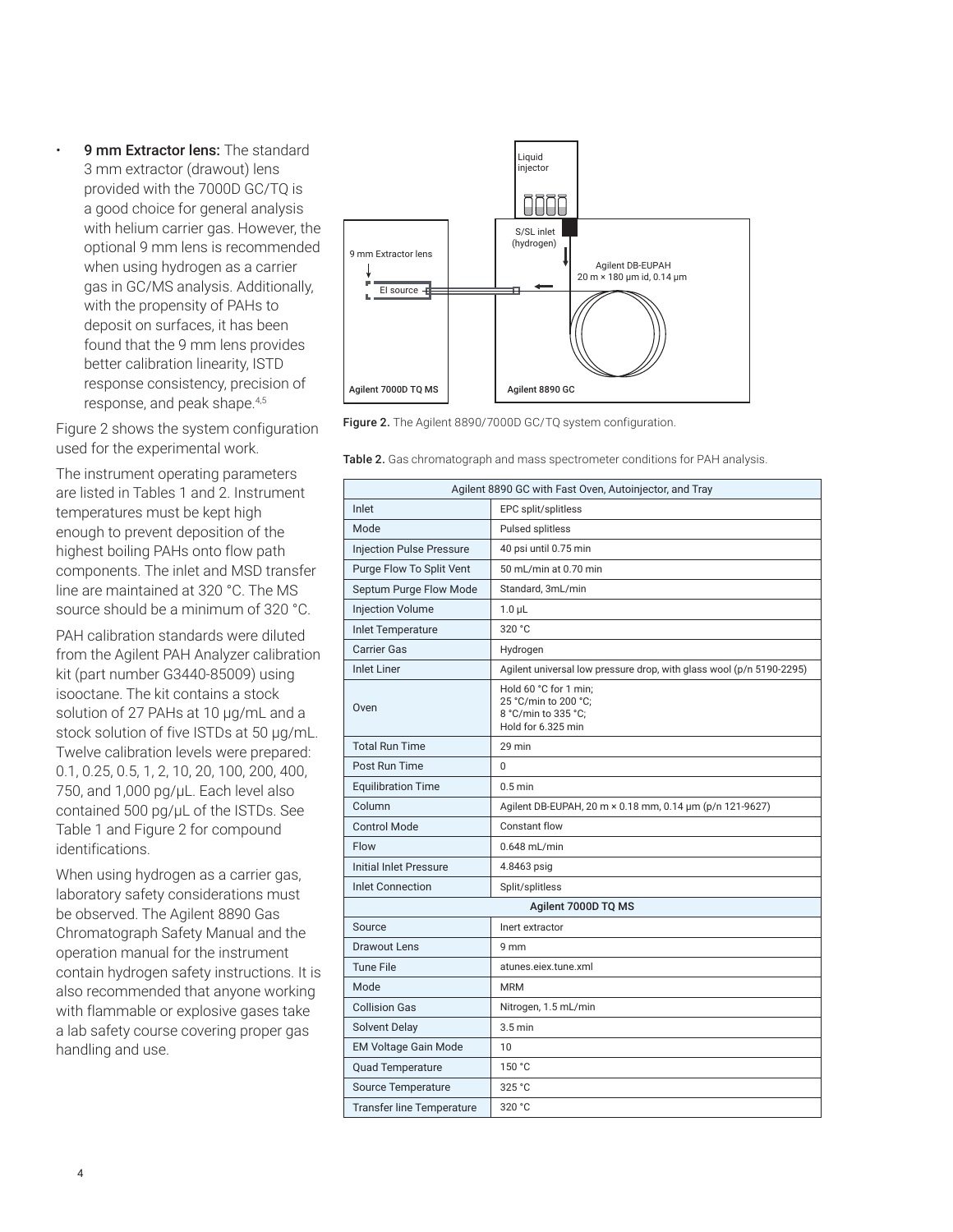#### Results and discussion

Figure 3 shows the MRM TIC of the 100 pg/µL PAH calibration standard with the ISTDs present at 500 pg/µL. The chromatograms show the high chromatographic resolution achieved with hydrogen under the analysis

conditions. Peak tailing is commonly seen on the later eluting analytes, which would require manual integration and prolonged data review. With the instrument parameters and analysis conditions chosen here, the peak shapes for all PAHs, even the latest eluting ones, are very good.



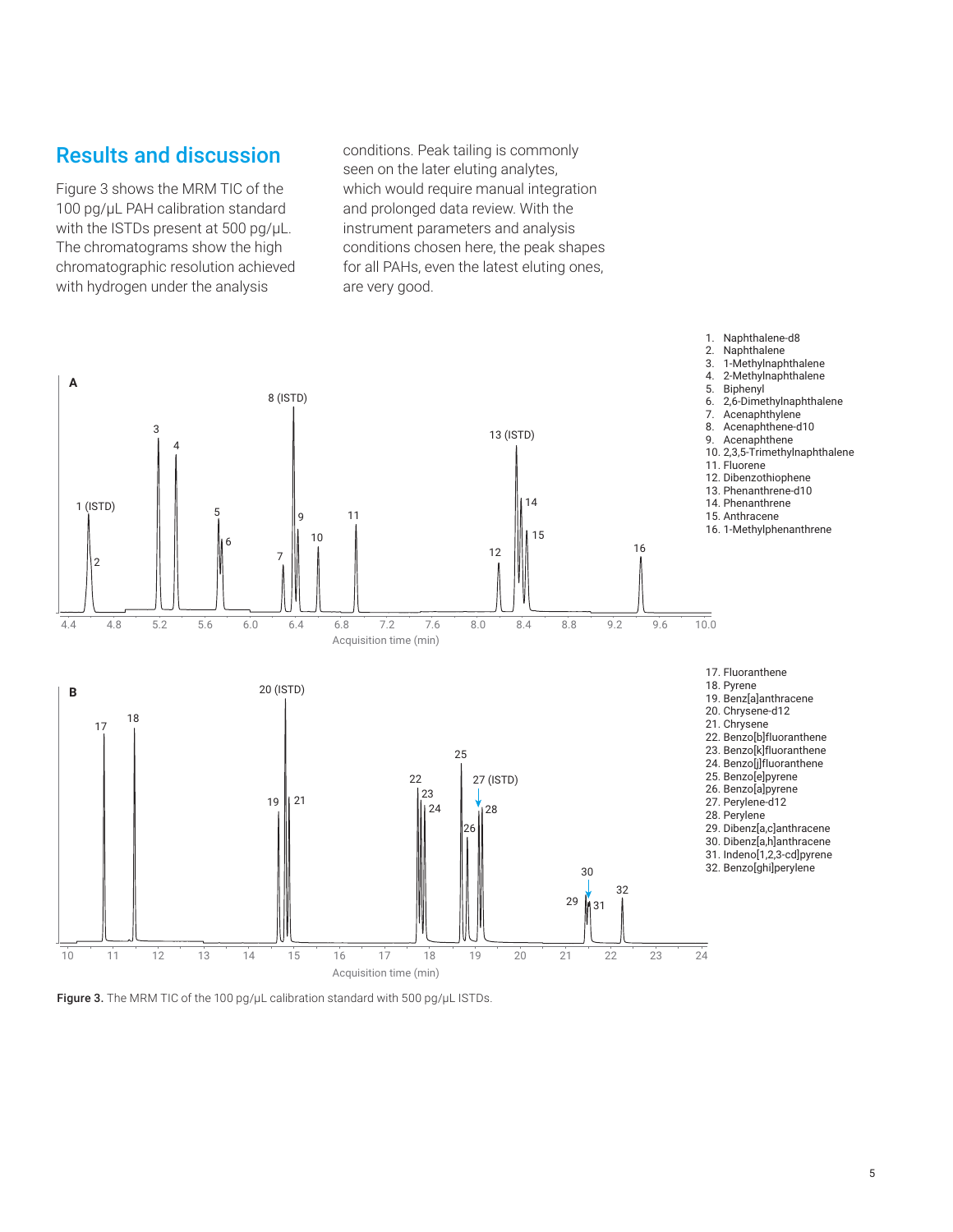With the DB-EUPAH GC column and oven temperature program ramp described in the experimental section, near baseline separation was achieved for benzo(b)fluoranthene, benzo(k)fluoranthene, and benzo(j)fluoranthene, shown in Figure 4. The resolution was maintained throughout the calibration range and the MRM chromatograms for the quantifier and qualifier ions are shown for 0.1 pg/µL (lowest calibration standard), 1 pg/µL, and 100 pg/µL. Total analysis time was 29 minutes, with the latest target analyte eluting before 23 minutes. A faster oven temperature ramp will shorten run time and can be used if extra resolution is not needed.



Figure 4. Response at quantifier and qualifier MRM transitions for benzo(b)fluoranthene, benzo(k) fluoranthene, and benzo(j)fluoranthene at 0.1 pg (the lowest calibration level), 1 pg, and 100 pg.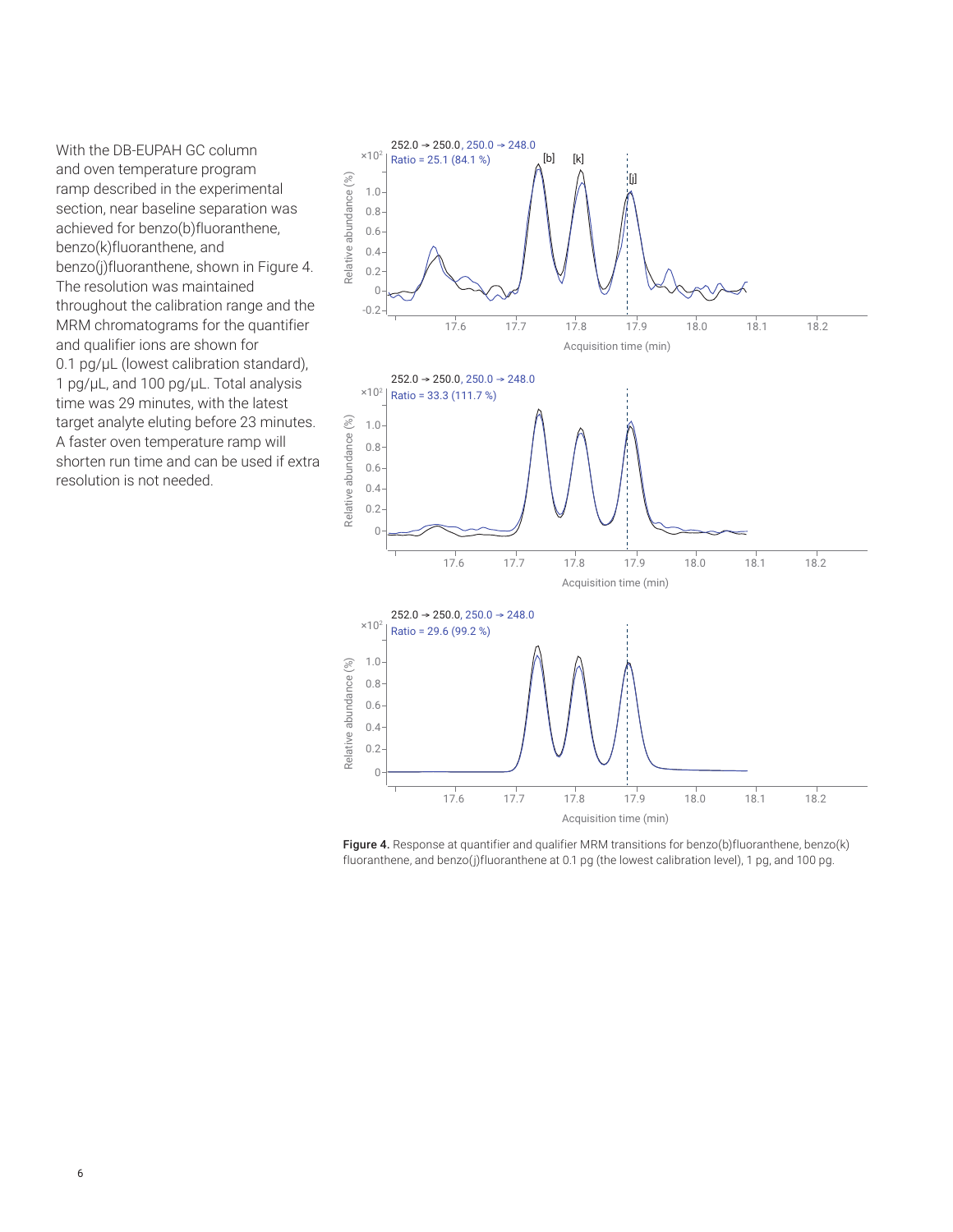The use of hydrogen carrier gas typically results in a slightly reduced signal-to-noise ratio (S/N), so it is important to check the lowest desired calibration level. Table 3 shows the S/N of the quantifier ion for the target PAH analytes at 0.1 pg. For 26 out of 27 targets, S/N >3 was observed at 0.1 pg. For acenaphthylene, the lowest limit of calibration was increased to 0.25 pg to achieve S/N >3.

Excellent linearity with  $R^2 > 0.999$  was observed for 24 out of 27 analytes over the calibration range 0.1 to 1,000 pg and R2 >0.996 for 26 analytes over the same range. For acenaphthylene, calibration was performed between 0.25 and 1,000 pg, with  $R^2$  = 0.9999. Quantitation accuracy was maintained throughout

the calibration range. As an example, accuracy at 100 pg is shown in Table 3. It is within ±4% for 26 out of 27 targets, and dibenz(a,h)anthracene was quantified within ±9% of its target concentration.

Table 3. R<sup>2</sup> values of 12-level ISTD calibration 0.1 to 1,000 pg MRM, S/N at the lowest calibration level of 0.1 pg, and quantitation accuracy at 100 pg.

| Name                       | <b>RT</b> | CF Limit Low (pg) | CF Limit High (pg) | CF R <sup>2</sup> | $S/N$ at 0.1 pg         | Accuracy at 100 pg |
|----------------------------|-----------|-------------------|--------------------|-------------------|-------------------------|--------------------|
| Napthalene-d8 (ISTD)       | 4.577     |                   |                    |                   |                         |                    |
| Naphthalene                | 4.599     | 0.1               | 1000               | 0.9996            | 11.9                    | 102                |
| 1-methylnaphthalene        | 5.195     | 0.1               | 1000               | 0.9996            | 11.0                    | 104                |
| 2-methylnaphthalene        | 5.349     | 0.1               | 1000               | 0.9996            | 12.5                    | 103                |
| Biphenyl                   | 5.723     | 0.1               | 1000               | 0.9996            | 15.1                    | 103                |
| 2,6-dimethylnaphthalene    | 5.750     | 0.1               | 1000               | 0.9999            | 15.6                    | 102                |
| Acenaphthylene             | 6.292     | 0.25              | 1000               | 0.9999            | 1.1<br>(3.6 at 0.25 pg) | 99                 |
| Acenaphthene-d10 (ISTD)    | 6.382     |                   |                    |                   |                         |                    |
| Acenaphthene               | 6.422     | 0.1               | 1000               | 0.9996            | 57.3                    | 103                |
| 2,3,5-trimethylnaphthalene | 6.601     | 0.1               | 1000               | 0.9997            | 5.0                     | 102                |
| Fluorene                   | 6.933     | 0.1               | 1000               | 0.9995            | 38.3                    | 104                |
| Dibenzothiophene           | 8.191     | 0.1               | 1000               | 0.9998            | 26.9                    | 101                |
| Phenanthrene-d10 (ISTD)    | 8.346     |                   |                    |                   |                         |                    |
| Phenanthrene               | 8.388     | 0.1               | 1000               | 0.9997            | 31.9                    | 103                |
| Anthracene                 | 8.436     | 0.1               | 1000               | 0.9999            | 6.7                     | 99                 |
| 1-methylphenanthrene       | 9.440     | 0.1               | 1000               | 0.9997            | 7.8                     | 102                |
| Fluoranthene               | 10.800    | 0.1               | 1000               | 0.9997            | 30.7                    | 102                |
| Pyrene                     | 11.474    | 0.1               | 1000               | 0.9998            | 16.1                    | 102                |
| Benzo(a)anthracene         | 14.657    | 0.1               | 1000               | 0.9997            | 11.9                    | 101                |
| Chrysene-d12 (ISTD)        | 14.809    |                   |                    |                   |                         |                    |
| Chrysene                   | 14.892    | 0.1               | 1000               | 0.9999            | 18.1                    | 99                 |
| Benzo(b)fluoranthene       | 17.738    | 0.1               | 1000               | 0.9997            | 18.1                    | 102                |
| Benzo(k)fluoranthene       | 17.803    | 0.1               | 1000               | 0.9999            | 8.0                     | 101                |
| Benzo(j)fluoranthene       | 17.886    | 0.1               | 1000               | 0.9961            | 13.7                    | 98                 |
| Benzo(e)pyrene             | 18.696    | 0.1               | 1000               | 0.9997            | 26.5                    | 103                |
| Benzo(a)pyrene             | 18.833    | 0.1               | 1000               | 0.9998            | 3.2                     | 97                 |
| Perylene-d12 (ISTD)        | 19.084    |                   |                    |                   |                         |                    |
| Perylene                   | 19.156    | 0.1               | 1000               | 0.9999            | 25.4                    | 98                 |
| Dibenz(a,c)anthracene      | 21.450    | 0.1               | 1000               | 0.9998            | 3.3                     | 97                 |
| Indeno(1,2,3,-cd)pyrene    | 21.501    | 0.1               | 1000               | 0.9994            | 7.6                     | 97                 |
| Dibenz(a,h)anthracene      | 21.536    | 0.1               | 1000               | 0.9973            | 4.5                     | 91                 |
| Benzo(g,h,i)perylene       | 22.258    | 0.1               | 1000               | 0.9999            | 6.3                     | 99                 |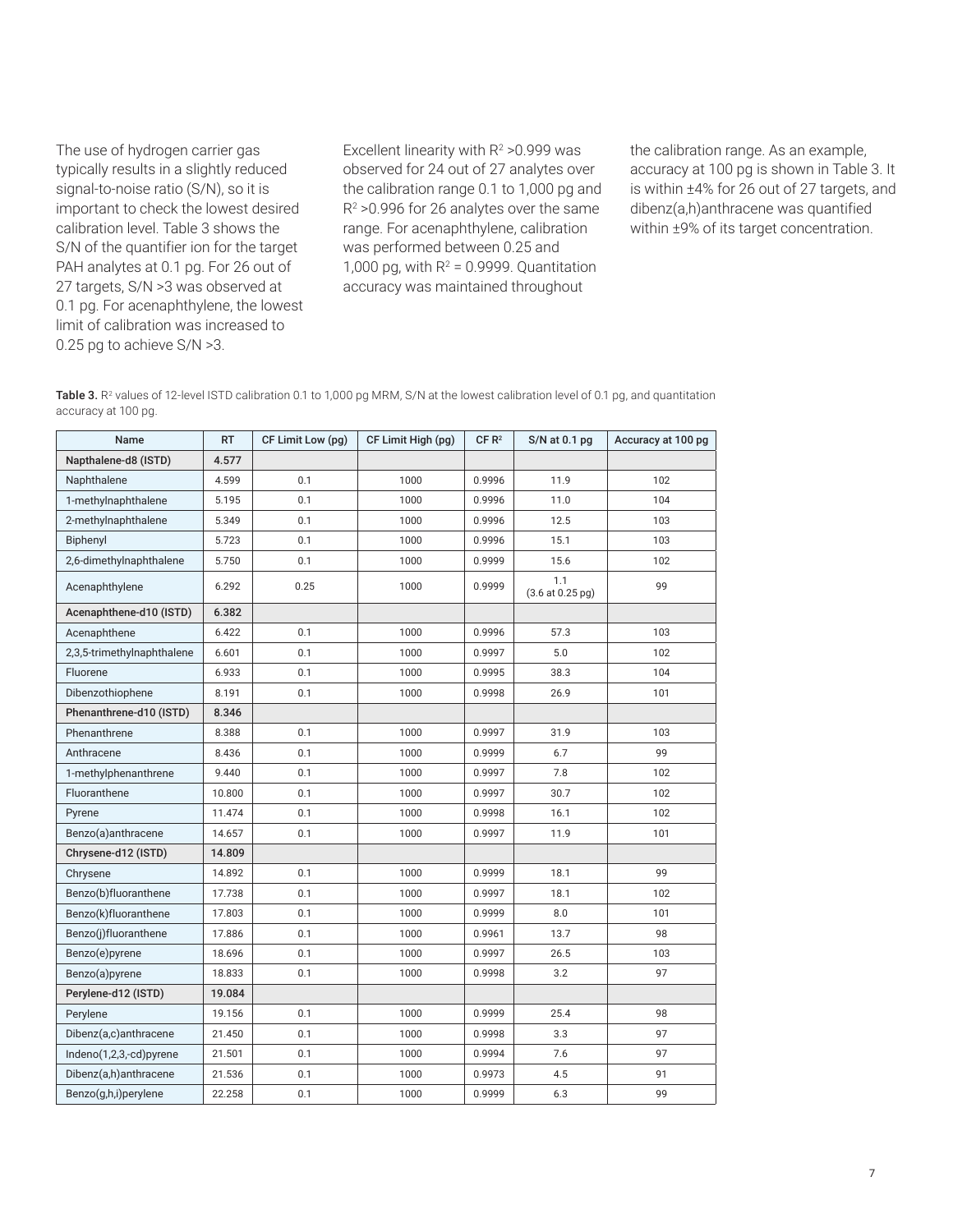Selected calibration curves for early- and late-eluting PAHs, including naphthalene, fluorene, indeno(1,2,3,-cd)pyrene, and benzo(g,h,i)perylene are shown in Figure 5. The insets in Figure 5 show the magnified part of the calibration levels of 0.1 to 20 pg to demonstrate excellent accuracy even at low concentrations.

Another challenge to PAH analyses reported in previous literature<sup>5</sup> is ISTD response inconsistency across the

calibration range, which can lead to problems with linearity of the method. Under these method conditions, ISTD response was consistent throughout the calibration range with RSDs not exceeding 8%. The RSDs for naphthalene-d8, acenaphthene-d10, phenanthrene-d10, chrysene-d12, and perylene-d12 over a 12-point calibration bracketed with two solvent blanks were 4.8%, 5.7%, 5.8%, 6.1%, and 7.5%, respectively. This was within ±20%

typically specified by the regulatory methods with calibration standards.

Use of the Ultra Inert universal low pressure drop liner (4 mm, glass wool) with pulsed splitless injection contributed to the observed method sensitivity, precision, and consistency of the ISTD responses.



Figure 5. Selected calibration curves over the ranges of 0.1 to 1,000 pg and enlarged 0.1 to 20 pg for early- and late-eluting PAHs, including (a) naphthalene, (b) fluorene, (c) indeno(1,2,3,-cd)pyrene, and (d) benzo(g,h,i)perylene.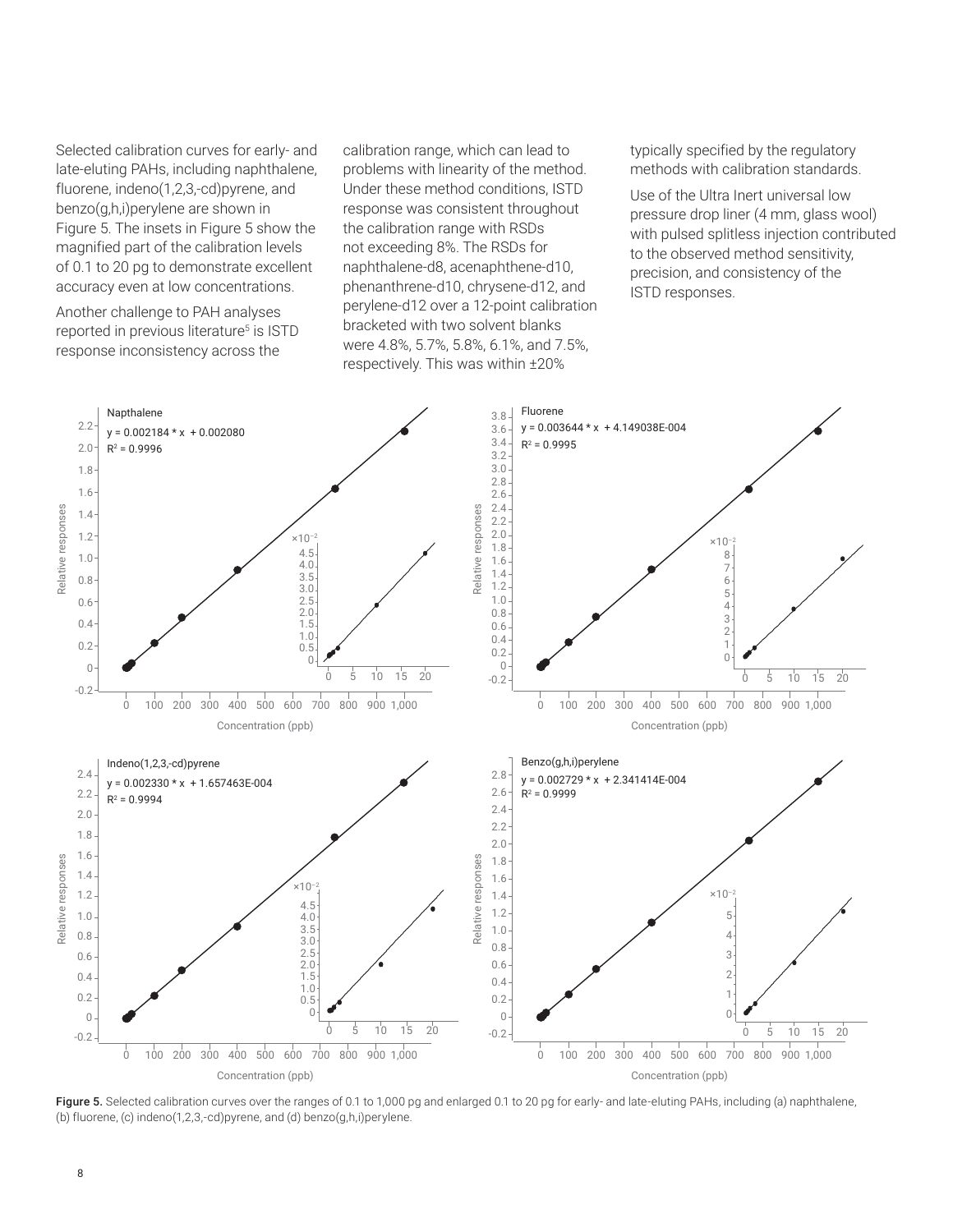## **Conclusion**

The system described here enables successful analysis of PAHs over an extended calibration range of 0.1 to 1,000 pg. The method addresses many of the problems encountered using hydrogen carrier gas and GC/MS PAH analysis. Use of GC/TQ in MRM mode simplifies data review by providing much higher selectivity over spectral interferences from the matrix. Using the 9 mm extractor lens, higher zone temperatures, suitable column dimensions, and the appropriate liner results in substantial improvements in linearity, peak shape, and system robustness. Optimization of the collision energies with hydrogen carrier gas was greatly simplified using the MassHuter Optimizer for GC/TQ.

#### **References**

- 1. https://www.agilent.com/en/ promotions/this-is-how-you-gc
- 2. Quimby, B. *et al.* In-Situ Conditioning in Mass Spectrometer Systems, US Patent 8,378,293, February 19, **2013**.
- 3. Andrianova, A.; Quimby, B. Optimized GC/MS/MS Analysis for PAHs in Challenging Matrices. *Agilent Technologies application note*, publication number 5994-0498EN, **2019**.
- 4. Szelewski, M.; Quimby, B. Optimized PAH Analysis Using the Agilent Self-Cleaning Ion Source and Enhanced PAH Analyzer. *Agilent Technologies application note*, publication number 5191-3003EN, **2013**.
- 5. Anderson, K. *et al.* Modified Ion Source Triple Quadrupole Mass Spectrometer Gas Chromatograph for Polycyclic Aromatic Hydrocarbons. *J. Chromatog. A* **2015**, *1419(6)*, 89–98.